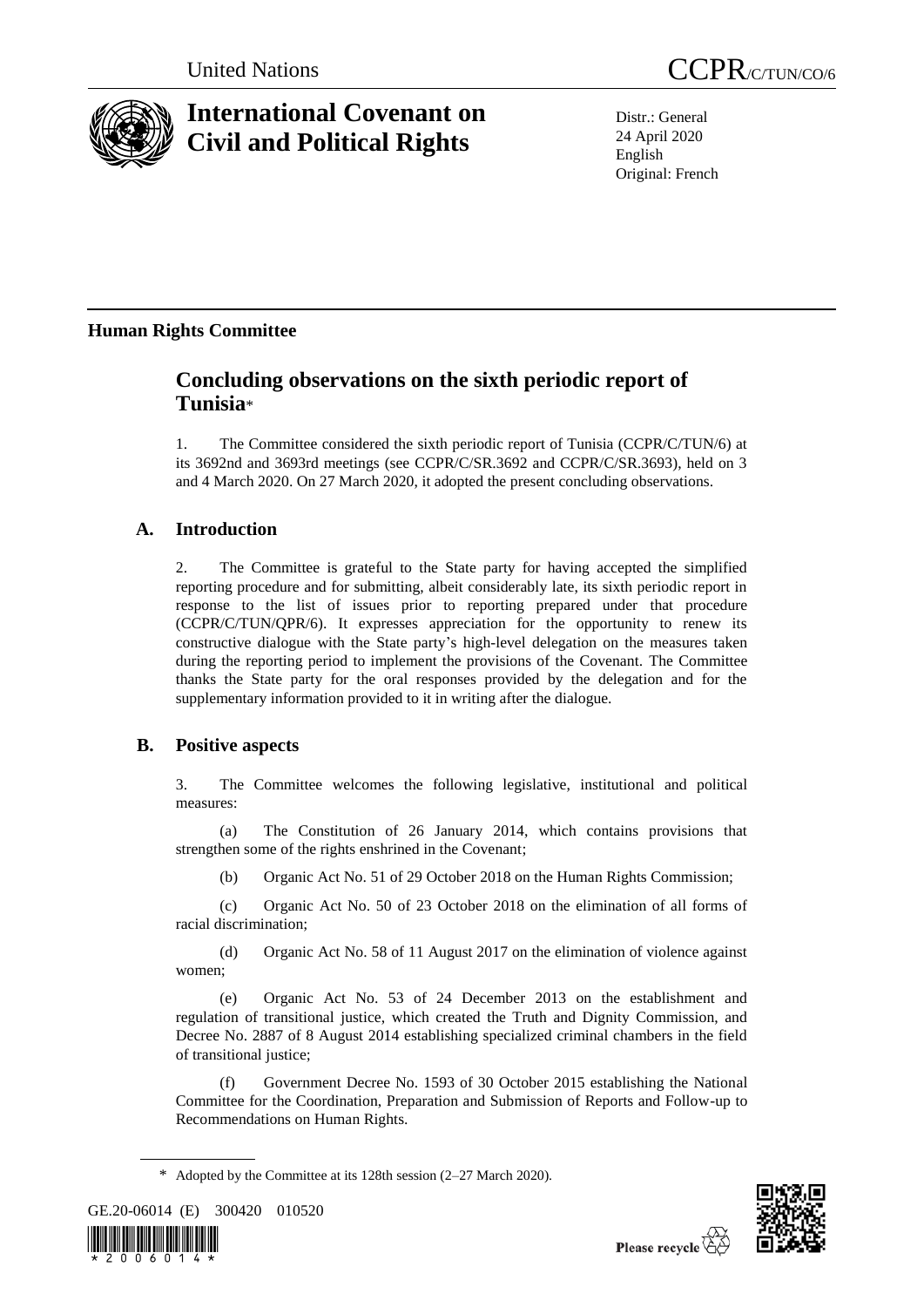4. The Committee welcomes the State party's accession, on 29 June 2011, to the Optional Protocol to the Covenant. The Committee also welcomes the ratification of, or accession to, the following international instruments by the State party:

(a) The International Convention for the Protection of All Persons from Enforced Disappearance, on 29 June 2011;

(b) The Optional Protocol to the Convention against Torture and Other Cruel, Inhuman or Degrading Treatment or Punishment, on 29 June 2011;

(c) The Rome Statute of the International Criminal Court, on 24 June 2011;

(d) The Optional Protocol to the Convention on the Elimination of All Forms of Discrimination against Women, on 23 September 2008;

(e) The United Nations Convention against Corruption, on 23 September 2008;

(f) The Council of Europe Convention for the Protection of Individuals with regard to Automatic Processing of Personal Data, on 18 July 2017.

#### **C. Principal matters of concern and recommendations**

#### **Applicability of the Covenant in the domestic legal order**

5. The Committee notes with satisfaction that article 20 of the Constitution establishes the primacy of international treaties over domestic legislation, but remains concerned that the Tunisian courts apply such treaties only very rarely (art. 2).

#### 6. **With a view to ensuring the primacy of the Covenant and to fully realizing the rights enshrined therein, the State party should step up measures to raise awareness of the Covenant among judges, prosecutors and lawyers.**

#### **Constitutional Court**

7. The Committee notes the adoption of Organic Act No. 50 of 3 December 2015 on the Constitutional Court. The Committee remains concerned, however, that the Court has not yet been formally established, that its members have not yet been appointed and that there are a number of gaps and shortcomings in the Act, including:

(a) The fact that two thirds of the members are appointed by the President of the Republic and the Assembly of People's Representatives, which could be detrimental to the independence and impartiality of the Court and its credibility in the eyes of the public if the diversity of political opinion in the State party is not adequately represented;

The lack of clear and precise eligibility criteria concerning the expertise and skills required of members of the Court and of information on the grounds for their removal;

The fact that individuals may not have access to the Court to raise issues concerning the constitutionality of laws in the event of a violation of their rights (art. 2).

8. **The State party should finalize the establishment of the Constitutional Court and make the necessary amendments to Organic Act No. 50 of 2015 in order to:**

(a) **Ensure the diversity of the members of the Court, in particular through adequate representation of different political opinions, in order to guarantee its independence and impartiality, as well as its credibility in the eyes of the public;**

(b) **Ensure that the members of the Court have the skills and knowledge necessary to enable them to exercise their functions effectively, individually and collectively, and better define the conditions for their removal;**

(c) **Allow any individual to have access to the Court to raise issues concerning the constitutionality of laws in the event of a violation of his or her rights.**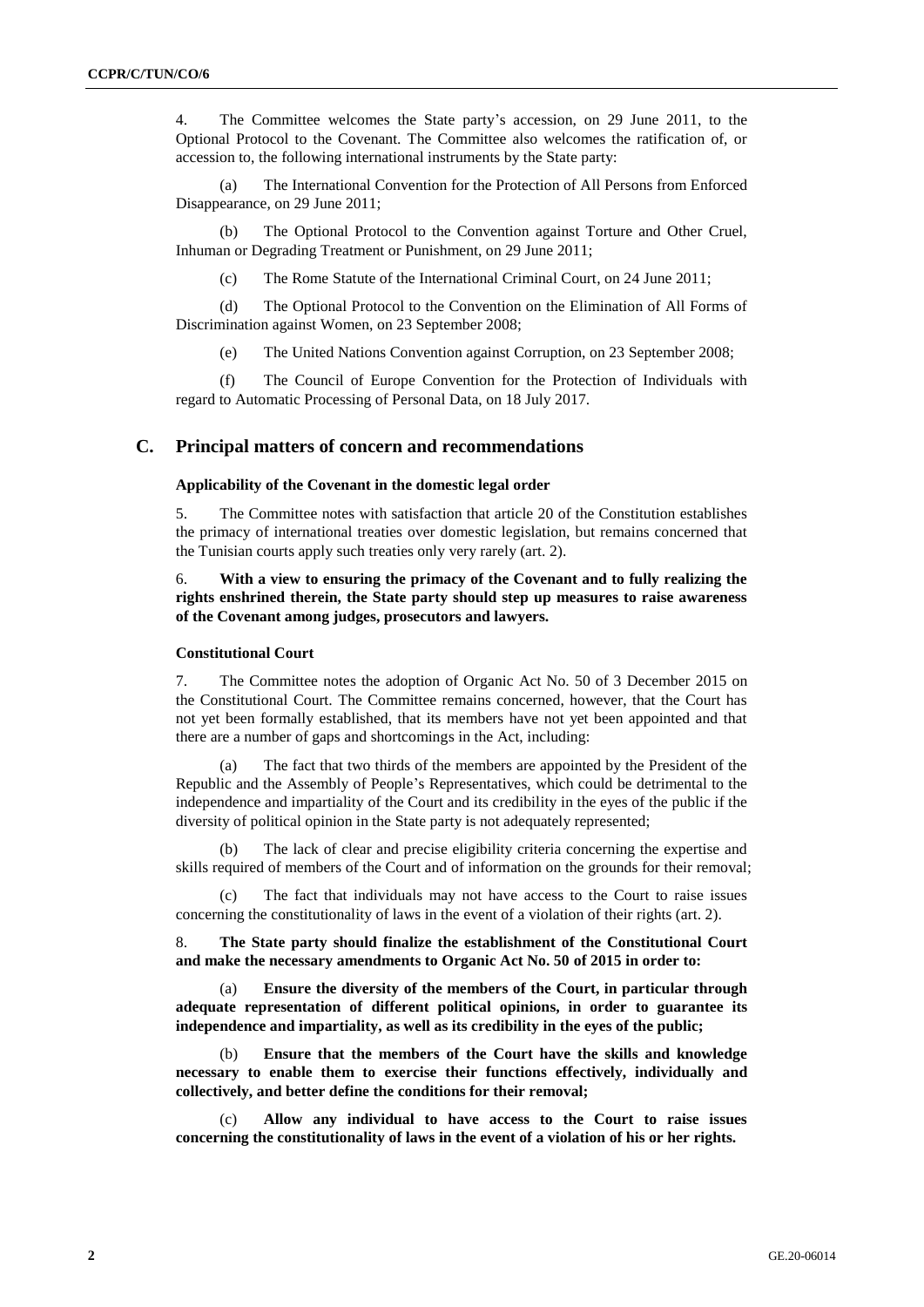#### **National human rights institution**

9. The Committee welcomes the adoption of Organic Act No. 51 of 2018 on the establishment of the Human Rights Commission, an independent body in accordance with article 128 of the Constitution, but remains concerned that its members have not yet been appointed and that the Commission has not yet been formally established (art. 2).

10. **The State party should take all necessary measures to bring the Human Rights Commission into line with the principles relating to the status of national institutions for the promotion and protection of human rights (the Paris Principles), ensure a clear, transparent and participatory process for the selection and appointment of its members, and provide it with adequate resources and capacity and full autonomy.**

#### **The fight against impunity and past human rights violations**

11. While welcoming the measures taken to establish transitional justice mechanisms and the work of the Truth and Dignity Commission in investigating serious or gross human rights violations committed between 1955 and 2013, the Committee is concerned about:

(a) The insufficient duration of the mandate given to the Commission to report on the human rights violations committed over a period of almost 60 years and to fulfil its tasks in the areas of reparation and combating corruption;

(b) The fact that the Commission's final report has not yet been published in the Official Gazette, that the action plan and strategies for implementing the recommendations contained in the report have still not been adopted, and that the special parliamentary committee responsible for following up on them has not yet been established;

(c) The low number of cases referred by the Commission to the specialized criminal chambers;

(d) Delays in the trials opened by the specialized criminal chambers due to the turnover of judges, the numerous postponements owing to the refusal of defendants and witnesses to appear and the lack of cooperation from the police in delivering summonses to the accused to appear in court;

(e) The lack of information regarding reparations provided to victims of serious human rights violations under Act No. 53 of 2013 on transitional justice (arts. 2, 6, 7 and 14).

12. **The State party should:**

(a) **Ensure that complaints of serious human rights violations submitted to the Truth and Dignity Commission are referred to an independent investigative authority and are investigated thoroughly and impartially within a reasonable period of time;**

(b) **Publish the Truth and Dignity Commission's final report in the Official Gazette, adopt an action plan and strategies for implementing the recommendations contained in the report and establish a special parliamentary committee to follow up on them;**

(c) **Guarantee the right of victims to seek judicial remedies, regardless of the remedies available through the Truth and Dignity Commission and the specialized criminal chambers;**

(d) **Ensure that all perpetrators of serious human rights violations committed during the period covered by Act No. 53 of 2013 on transitional justice, including military and civilian superiors, are prosecuted and, if found guilty, are sentenced to punishments commensurate with the gravity of their acts;**

(e) **Ensure that public entities cooperate with the specialized criminal chambers, ensure proper management of judges and take measures against any attempt to hinder the work of these chambers;**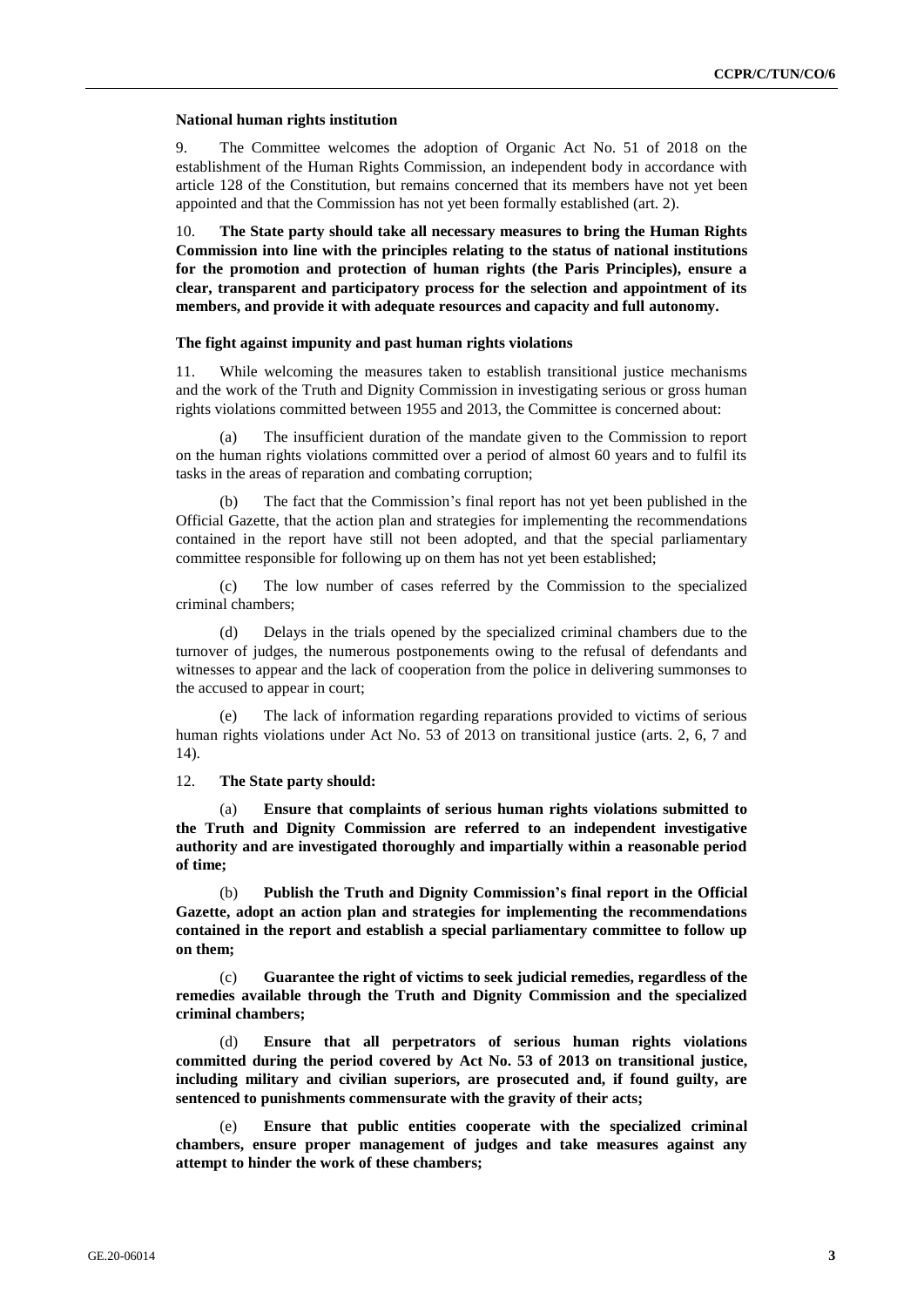#### (f) **Ensure that victims of serious human rights violations covered by Act No. 53 of 2013 on transitional justice receive adequate reparation and prompt and fair compensation.**

#### **Combating corruption**

13. The Committee notes the various anti-corruption measures taken by the State party, including the adoption of Organic Act No. 59 of 24 August 2017 on the establishment of the Authority for Good Governance and Combating Corruption and the adoption of a national strategy for the period 2016–2020. However, it is concerned at reports that corruption is still common practice in the State party, particularly in the public sector, and that preventive and whistle-blower protection measures are insufficient. It is also concerned at the low number of prosecutions and convictions for corruption. Organic Act No. 62 of 24 October 2017 on reconciliation in the administrative sphere could, moreover, lead to impunity for those guilty of large-scale corruption before 2011 (arts. 2, 14 and 25).

#### 14. **The State party should:**

(a) **Intensify its efforts to combat corruption, adopt the draft laws to operationalize the Authority for Good Governance and Combating Corruption, revise and supplement the legal framework to better protect whistle-blowers, and strengthen good governance practices by renewing and monitoring the implementation of the anti-corruption strategy;**

(b) **Strengthen the capacity of the prosecution service and law enforcement agencies to combat corruption, including through continued training and the provision of adequate resources;**

(c) **Ensure that all acts of corruption are investigated in an independent and impartial manner and that those responsible, including officials at the highest level of government and other notable figures, are brought to justice and adequately punished, if convicted;**

(d) **Carry out further awareness-raising campaigns, directed at politicians, government officials, the business sector and the general public, on the economic and social costs of corruption.**

#### **Non-discrimination**

15. The Committee regrets that the State party has yet to adopt a legislative framework against discrimination that covers all the prohibited grounds contained in article 2 of the Covenant. In that connection, it notes with interest the draft code of individual rights and freedoms, which would bring national legislation into line with article 2 of the Covenant (arts. 2, 19, 20 and 26).

16. **The State party should expedite the adoption and ensure the implementation of legislation in line with the Covenant by incorporating a definition of direct and indirect discrimination, including in the private sphere, which contains an exhaustive list of the grounds for discrimination enumerated in the Covenant and covers sexual orientation and gender identity. It should also ensure that this legislation provides sufficient guarantees of effective civil, administrative or other remedies for any type of discrimination, including multiple discrimination.**

#### **Combating racial discrimination**

17. While welcoming the adoption of Organic Act No. 50 of 2018 on racial discrimination, the Committee notes with concern that the implementing legislation for this act has not yet been adopted and that the national commission to combat racial discrimination has not yet been established. The Committee is also concerned at the low number of investigations and prosecutions on grounds of racial discrimination and at the fact that racist motivation does not constitute an aggravating circumstance for acts punishable under the Criminal Code (arts. 2, 25 and 26).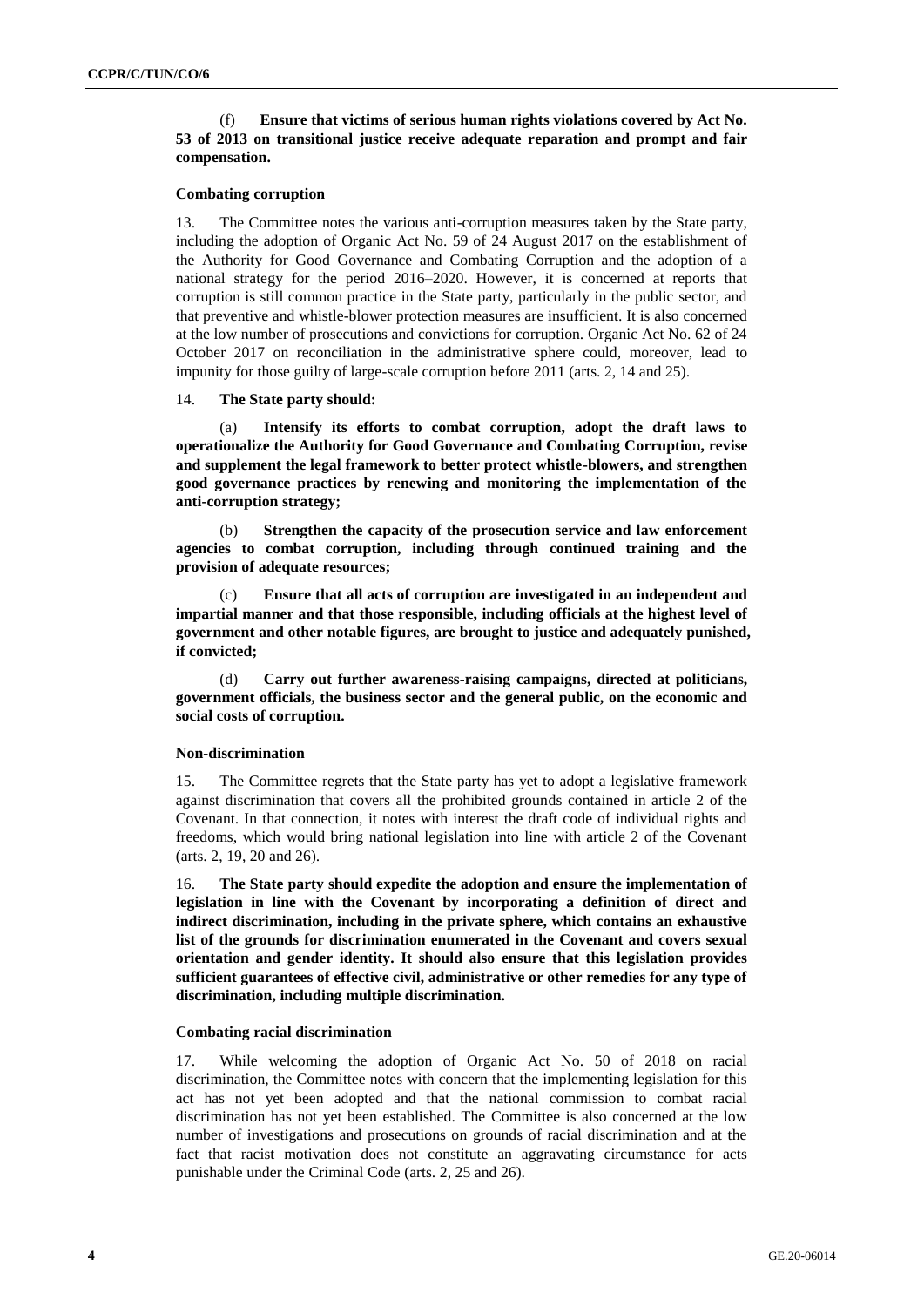#### 18. **The State party should:**

(a) **Adopt implementing legislation for Act No. 50 of 2018 on racial discrimination and ensure its effective implementation and dissemination among the public, judges, prosecutors, lawyers, the police and other law enforcement officials;**

(b) **Establish the national commission to combat racial discrimination and provide it with the human, technical and financial resources necessary for its effective functioning;**

(c) **Recognize racist motivation as an aggravating circumstance for all acts punishable under the Criminal Code.**

#### **Discrimination on grounds of sexual orientation and gender identity**

19. The Committee welcomes the recent court decision allowing the association Shams, which works to protect the rights of lesbian, gay, bisexual, transgender and intersex persons, to operate legally, but notes with concern that discrimination against lesbian, gay, bisexual, transgender and intersex persons persists in law and in practice. Consensual relations between same-sex partners are defined as an offence (sodomy) under article 230 of the Criminal Code, and article 226 of the Code, which penalizes gross indecency, is frequently used as an excuse to harass members of sexual minorities. Persons suspected of being homosexuals continue to be compelled by the courts to undergo anal examinations (arts. 2, 6, 19, 20 and 26).

20. **The State party should repeal article 230 of the Criminal Code and provide law enforcement officials with training on respect for diverse sexual orientations and gender identities. In addition, it should recognize associations for the protection of the rights of lesbian, gay, bisexual, transgender and intersex persons, combat discrimination and harassment of sexual minorities and prohibit intrusive medical examinations that have no medical justification.**

#### **Gender equality and discrimination against women**

21. While welcoming the State party's commitment to continue its efforts to achieve gender equality, the Committee remains concerned about the persistence of discrimination in the area of personal status, particularly with respect to marriage, inheritance and custody of children. Despite the State party's efforts, women's representation remains insufficient, especially in the Assembly of People's Representatives, the Government, the judiciary, the diplomatic service, senior civil service and local government (arts. 2, 3, 25 and 26).

22. **The State party should amend the discriminatory provisions of the Personal Status Code, particularly those concerning marriage, inheritance and child custody, with the aim of giving full effect to the principle of gender equality enshrined in the Constitution and the Covenant. It should also continue its efforts to improve, in practice, the representation of women in political and public life, including through the adoption of temporary special measures.**

#### **Violence against women**

23. The Committee welcomes the adoption of Organic Act No. 58 of 2017 and the repeal of the criminal provisions allowing for the discontinuation of prosecution in the event of the perpetrator's marriage to the victim of a rape or kidnapping or in the event that the victim withdraws her complaint. It remains concerned, however, about the continued prevalence of violence against women and about:

The delay in the adoption of the implementing legislation for Act No. 58 of 2017 and in the establishment of a national observatory;

(b) The fact that marital rape is not explicitly criminalized and that domestic violence is only considered a separate offence in cases of repeated abuse of a spouse;

The lack of accurate information on the number of convictions for genderbased violence and on the reparation measures applied;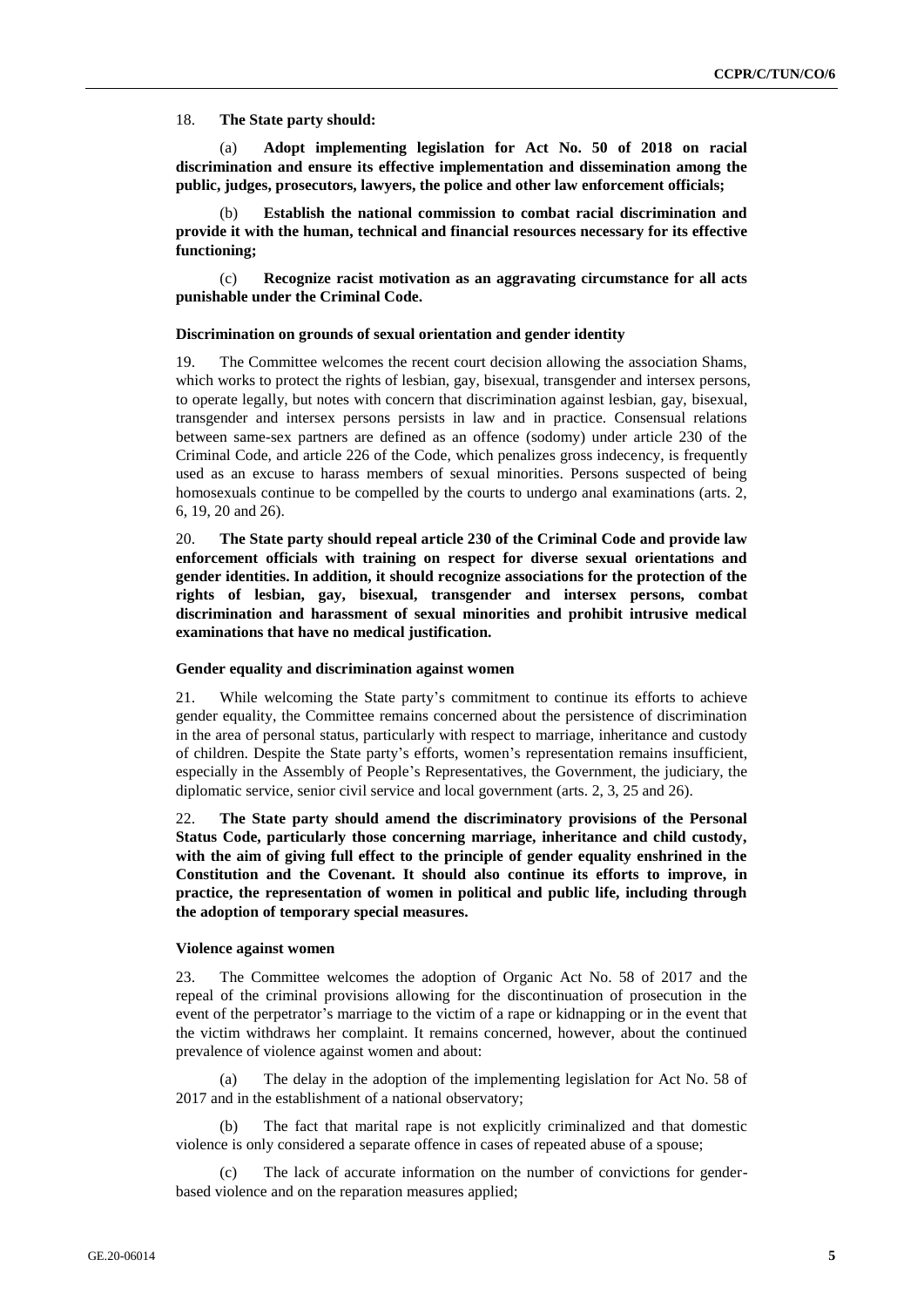(d) The lack of sustainable funding for shelters and drop-in centres for women victims of violence, the concentration of such services in urban areas and the uneven quality of the services provided (arts. 3, 6, 7 and 17).

#### 24. **The State party should:**

(a) **Expedite the adoption of the implementing legislation for Act No. 58 of 2017 and set up a national observatory;**

(b) **Amend national legislation in order to explicitly criminalize marital rape and, in the area of domestic violence, to consider the ill-treatment of a spouse as a separate offence, even if it is not repeated;**

(c) **Ensure that all cases of violence against women are effectively and impartially prosecuted, that the perpetrators are prosecuted and receive punishment commensurate with the seriousness of their acts, and that the victims receive protection and obtain reparation;**

(d) **Ensure that there are a sufficient number of good quality shelters and drop-in centres and that they are equitably distributed throughout the country.**

#### **Voluntary termination of pregnancy**

25. While noting the measures adopted by the State party to improve access to health services and information on family planning and reproductive health, especially in rural areas, the Committee is concerned at the lack of availability and accessibility of abortion services, which continues to lead pregnant women to resort to clandestine abortions in conditions that endanger their life and health. It is also concerned about the discrimination and stigmatization of unmarried women and girls when it comes to access to abortion services (arts. 3, 6, 7, 17 and 26).

26. **The State party should ensure access in practice to legal abortion services for women and girls throughout its territory, respecting their right to privacy, and strengthen measures to combat discrimination and stigmatization of unmarried women and girls who have abortions.**

#### **Death penalty**

27. The Committee takes note of the de facto moratorium observed by the State party since 1993. It is concerned, however, at the large number of crimes for which the death penalty continues to apply in legislation and be imposed by the courts, including certain crimes related to terrorism. The Committee notes that some of these crimes do not fall within the category of the most serious crimes under the Covenant and that the nonexecution of death sentences is dependent on pardons or commutations of sentences, which are granted on a case-by-case basis (arts. 6, 7 and 14).

#### 28. **The State party should:**

(a) **Limit the crimes punishable by the death penalty to the most serious crimes involving intentional killing, in accordance with article 6 (2) of the Covenant;**

(b) **Commute the sentences of prisoners currently on death row to prison sentences;**

(c) **Ensure the abolition of the death penalty through public awarenessraising measures in favour of abolition;**

(d) **Consider acceding to the Second Optional Protocol to the Covenant, aiming at the abolition of the death penalty.**

#### **State of emergency and counter-terrorism**

29. While acknowledging the requirements related to the fight against terrorism, the Committee is concerned that the regulations on states of emergency are not in conformity with the provisions of article 4 of the Covenant or with the Committee's general comment No. 29 (2001) on derogations from the Covenant during states of emergency, and notes: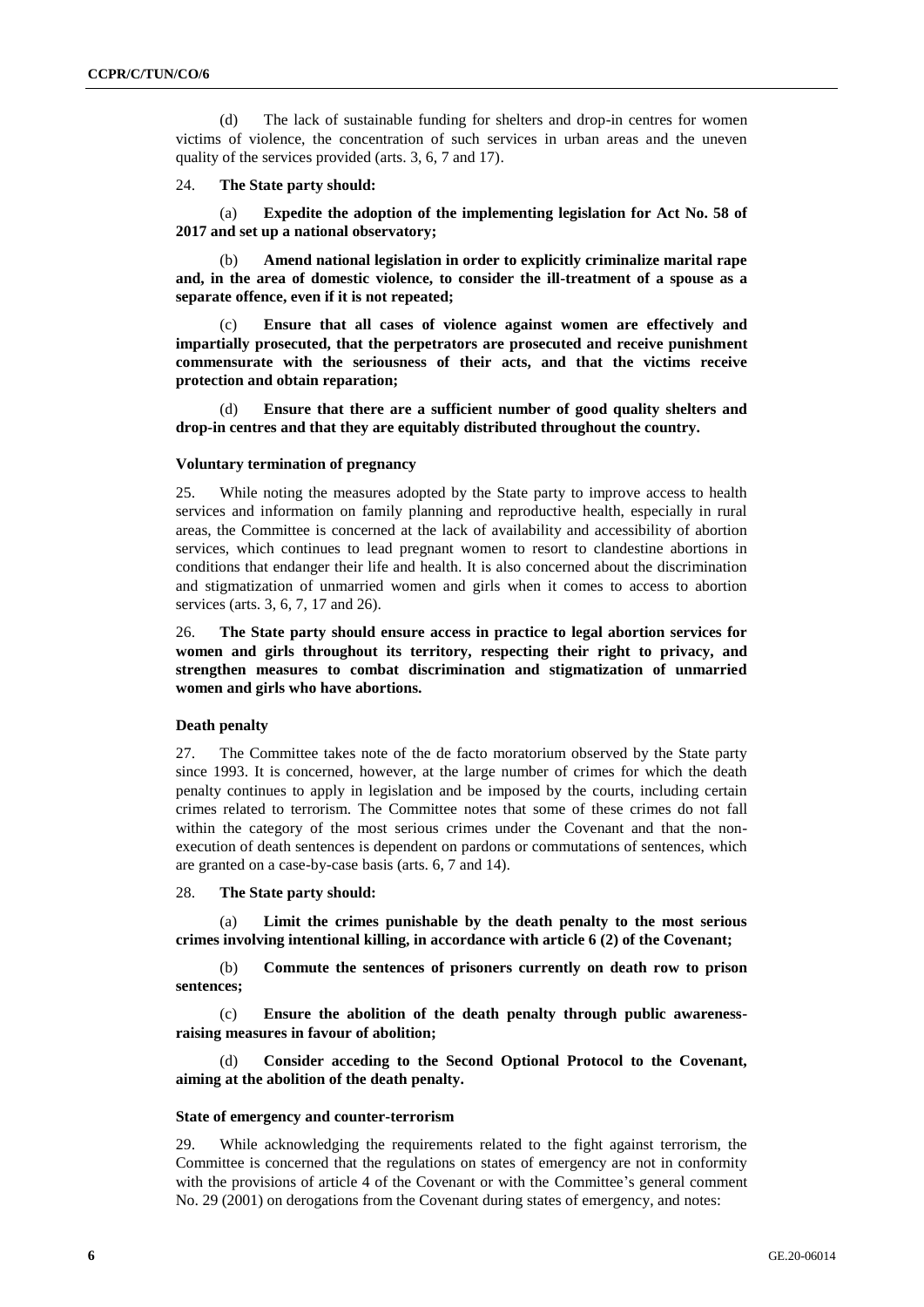(a) The regular extension of the state of emergency since 2015, without a notification specifying the provisions from which the State party has derogated and the reasons for doing so;

(b) The abusive use of Decree No. 50 of 26 January 1978 on the state of emergency and the powers conferred on the police to execute executive orders substantially restricting fundamental rights and freedoms;

(c) The lack of adequate judicial review of these executive orders, thus depriving the persons subject to them of their right to challenge the legality, necessity and proportionality of such measures (arts. 4, 7, 9, 10, 14, 18 and 19).

30. **The State party should:**

(a) **Envisage ending the continuous extension of the state of emergency;**

(b) **Accelerate the process of adopting a law that is in conformity with the provisions of article 4 of the Covenant and the Committee's general comment No. 29 (2001) on derogations from the Covenant during states of emergency;**

(c) **Ensure the rule of law and respect for non-derogable rights enshrined in the Covenant during states of emergency, in particular the right to due process of law;**

Put an end to the misuse of house arrest, restrictions on freedom of **movement and violations of the right to privacy.**

31. The Committee is concerned at:

(a) The overly broad and imprecise definition of an act of terrorism contained in Organic Act No. 9 of 23 January 2019 amending and supplementing Organic Act No. 26 of 7 August 2015 on the fight against terrorism and the suppression of money-laundering;

The improper use of counter-terrorism legislation to criminalize conduct linked to the exercise of the right to freedom of expression or peaceful assembly;

(c) The fact that the public prosecutor can extend the maximum period of police custody for suspects of crimes of terrorism to up to 15 days;

(d) The fact that, in accordance with Act No. 5 of 16 February 2016 amending and supplementing certain provisions of the Code of Criminal Procedure, assistance by a lawyer may be postponed for up to 48 hours in cases of terrorism;

(e) Allegations of arbitrary arrest and detention, torture and long prison sentences in inhuman and degrading conditions of persons suspected or accused of terrorism (arts. 4, 7, 9, 10, 14, 18 and 19).

32. **The State party should take the measures necessary to ensure that its counterterrorism legislation and practices are in full conformity with its obligations under the Covenant, inter alia by:**

(a) **Revising Organic Act No. 9 of 2019 in order to strictly define an act of terrorism and to ensure that counter-terrorism legislation is not used to limit the rights enshrined in the Covenant;**

(b) **Reducing the length of police custody without judicial supervision to a maximum of 48 hours, including for terrorism-related cases;**

(c) **Ensuring that persons in police custody are afforded fundamental legal safeguards, including access to a lawyer from the outset of the preliminary investigation, irrespective of the reason for the custody, and sanctioning any failure to do so;**

(d) **Ensuring that any restrictions on the rights of persons suspected or accused of terrorism are not arbitrary, that they are lawful, necessary and proportionate, that they are effectively monitored by the judicial authorities, and that any allegations of ill-treatment are promptly, thoroughly and impartially investigated.**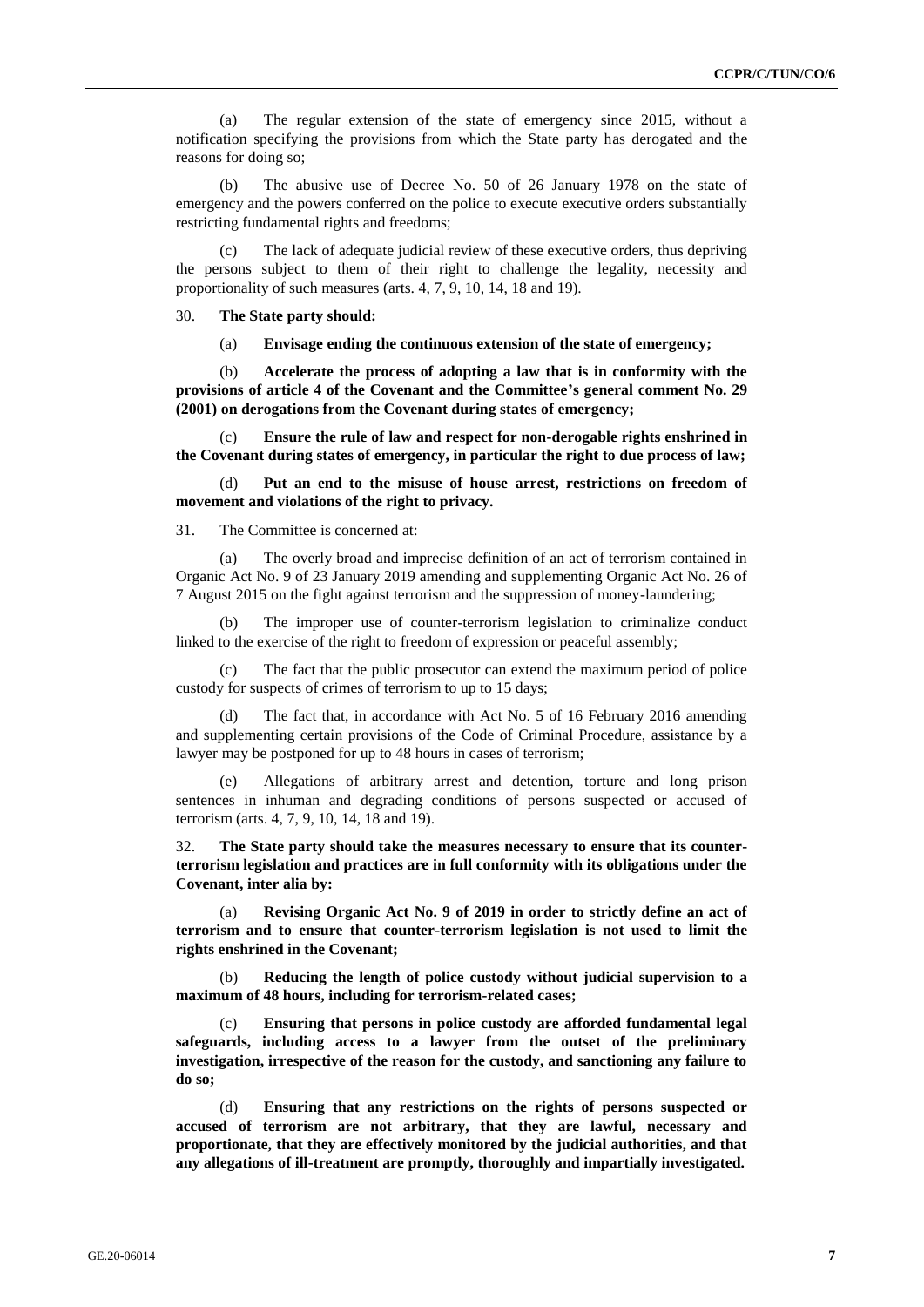#### **Torture and cruel, inhuman and degrading treatment**

33. While welcoming the explicit prohibition of torture in the Constitution of 2014, the Committee notes that the definition of torture contained in article 101 bis of the Criminal Code remains incomplete and is not in conformity with article 7 of the Covenant, as it does not include punishment as a prohibited purpose for inflicting torture. The Committee is also concerned that article 101 quater of the Criminal Code provides for the exemption from punishment of public servants or their equivalents who denounce acts of torture "in good faith", which opens the door to impunity (arts. 2 and 7).

34. **The State party should take the necessary steps to amend article 101 bis of the Criminal Code on the definition of torture, in order to bring it into line with the internationally accepted definition, and article 101 quater, in order to eliminate the clauses on exemption from penalties aimed at encouraging denunciation of the crime of torture.**

35. While noting the numerous measures taken to prevent and combat torture, including the adoption of the Constitution of 2014, which refers to the non-applicability of a statute of limitations to the crime of torture, and the establishment in 2016 of the National Authority for the Prevention of Torture and Other Cruel, Inhuman or Degrading Treatment or Punishment, the Committee is concerned that:

(a) Torture continues to be practised in the security sector, particularly during police custody;

(b) The public prosecutor is not practically involved in monitoring interrogation, although the police are under his or her authority during investigations;

The number of convictions for cases of torture and ill-treatment remains very low, sentences handed down remain particularly lenient and reparations to victims are still insufficient;

(d) Measures to protect the confidentiality of complaints submitted to the public prosecutor through the prison administration remain inadequate;

(e) Despite the provisions of article 155 of the Code of Criminal Procedure, judges still consider confessions obtained under torture and coercion to be admissible as evidence against the accused and the allegations of torture are not investigated (arts. 2 and 7).

36. **The State party should:**

(a) **Enforce the absolute ban on torture and ensure that anybody who commits or orders such acts, is an accomplice to their commission or tacitly allows them to be committed is held personally accountable before the law;**

(b) **Ensure that prosecutors properly monitor the measures taken by the security officers in charge of investigations;**

(c) **Ensure that complaints of torture or ill-treatment are investigated promptly, impartially and with due diligence by independent judicial officials, that persons suspected of such acts are duly tried and, if found guilty, are punished in a manner commensurate with the gravity of their acts, and that victims are granted adequate reparation;**

(d) **Put in place an independent, effective, confidential and accessible mechanism to facilitate the submission of complaints by victims of torture or illtreatment;**

(e) **Ensure that statements obtained under torture cannot be invoked as evidence against the accused.**

#### **Conditions of detention**

37. Despite the State party's efforts to improve conditions of detention, the Committee remains concerned about prison overcrowding, the very high number of remand prisoners and the high rate of incarceration, even for minor offences, and about the fact that the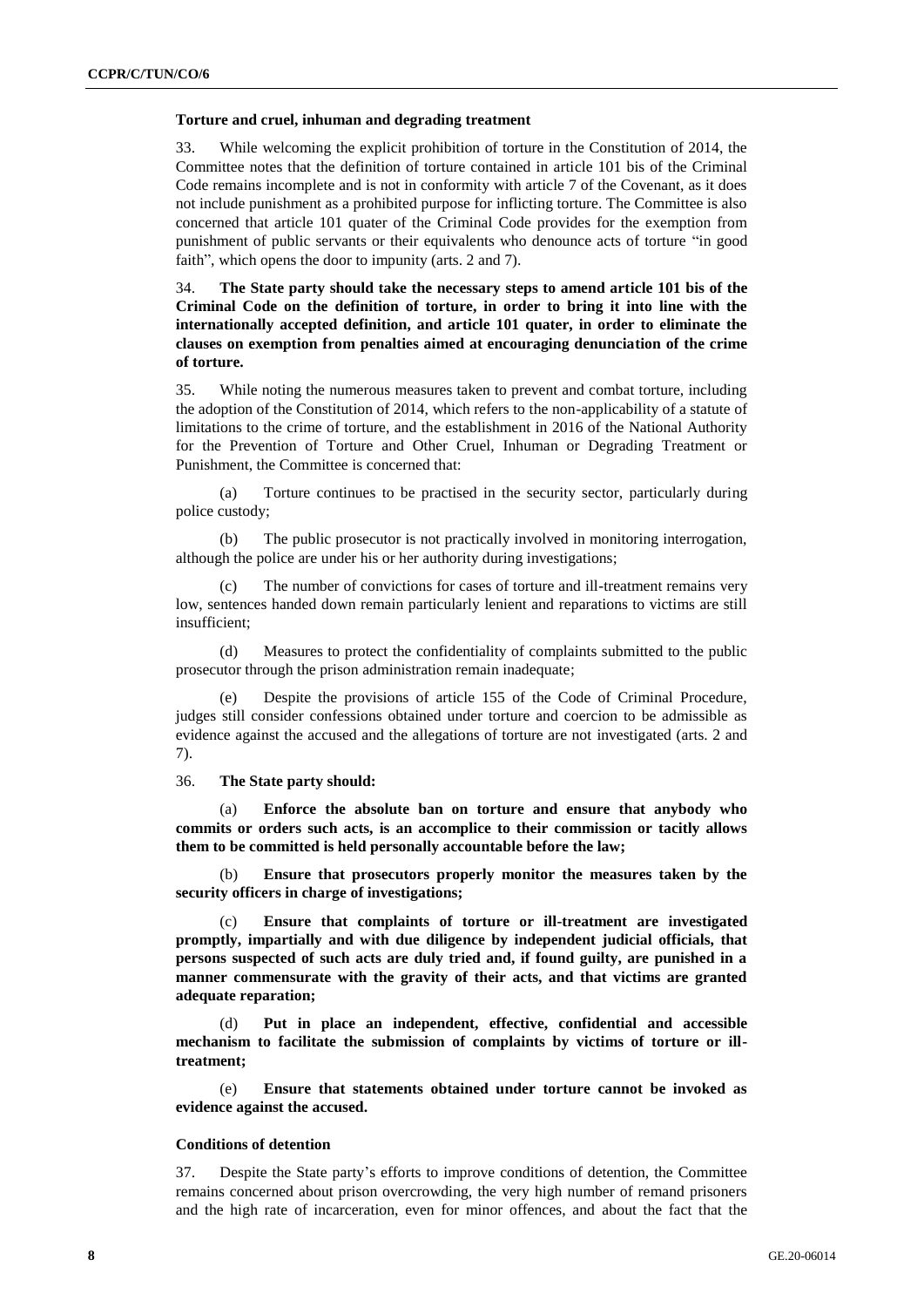separation of convicted and remand prisoners and of adults and minors is not effective in all establishments (arts. 7 and 10).

38. **The State party should:**

(a) **Significantly reduce overcrowding in prisons by making more use of alternatives to incarceration and of alternatives to pretrial detention;**

(b) **Continue its efforts to improve conditions of detention and strengthen reintegration and rehabilitation activities;**

(c) **Put in place the measures required to ensure the strict separation of accused persons from convicts, and of adults from minors, and appropriate treatment for them.**

#### **Human trafficking and child labour**

39. The Committee welcomes the adoption of Organic Act No. 61 of 3 August 2016 on preventing and combating trafficking in persons, the National Strategy to Combat Trafficking in Persons (2018–2023) and the national plan of action to combat child labour (2015–2020). It remains concerned, however, at:

(a) The lack of human and financial resources allocated to the National Anti-Trafficking Authority;

(b) The low number of prosecutions and convictions of perpetrators of human trafficking;

(c) The lack of standardized mechanisms for the early identification and referral of victims of trafficking and the failure to establish conditions and modalities for covering the costs of their care;

(d) The insufficient human, technical and financial resources allocated for the protection of victims of trafficking, including shelters and legal, medical and psychosocial services;

(e) Insufficient efforts to tackle forced labour, including child labour, in particular in agriculture and domestic work (arts. 8 and 24).

40. **The State party should:**

(a) **Allocate sufficient human and technical resources to the National Anti-Trafficking Authority;**

(b) **Pursue its efforts to conduct impartial and effective investigations, ensuring that traffickers are prosecuted and punished with appropriate penalties;**

Pursue its efforts to train law enforcement officials, including on **standards for the early identification and referral of trafficking victims to appropriate services for their assistance and rehabilitation;**

Allocate adequate resources for the creation of accessible shelters in all **governorates of the State party and for the provision of adequate legal, medical and psychosocial assistance;**

(e) **Eliminate forced labour and all forms of exploitation of child labour, particularly in agriculture and domestic work, by strengthening the role of labour inspectors.**

#### **Liberty and security of person**

41. The Committee notes with satisfaction the adoption of Act No. 5 of 2016, which provides for a reduction in the legal duration of police custody for ordinary crimes to 48 hours, for detainees to be able to contact a lawyer from the outset of police custody and during interrogations, and for improvements relating to the right to undergo a medical examination. However, Act No. 5 of 2016 does not mention the minimum penalties that would warrant taking a person into custody, the time at which custody begins, the criteria for the extension of custody by the public prosecutor, or the right to appeal against the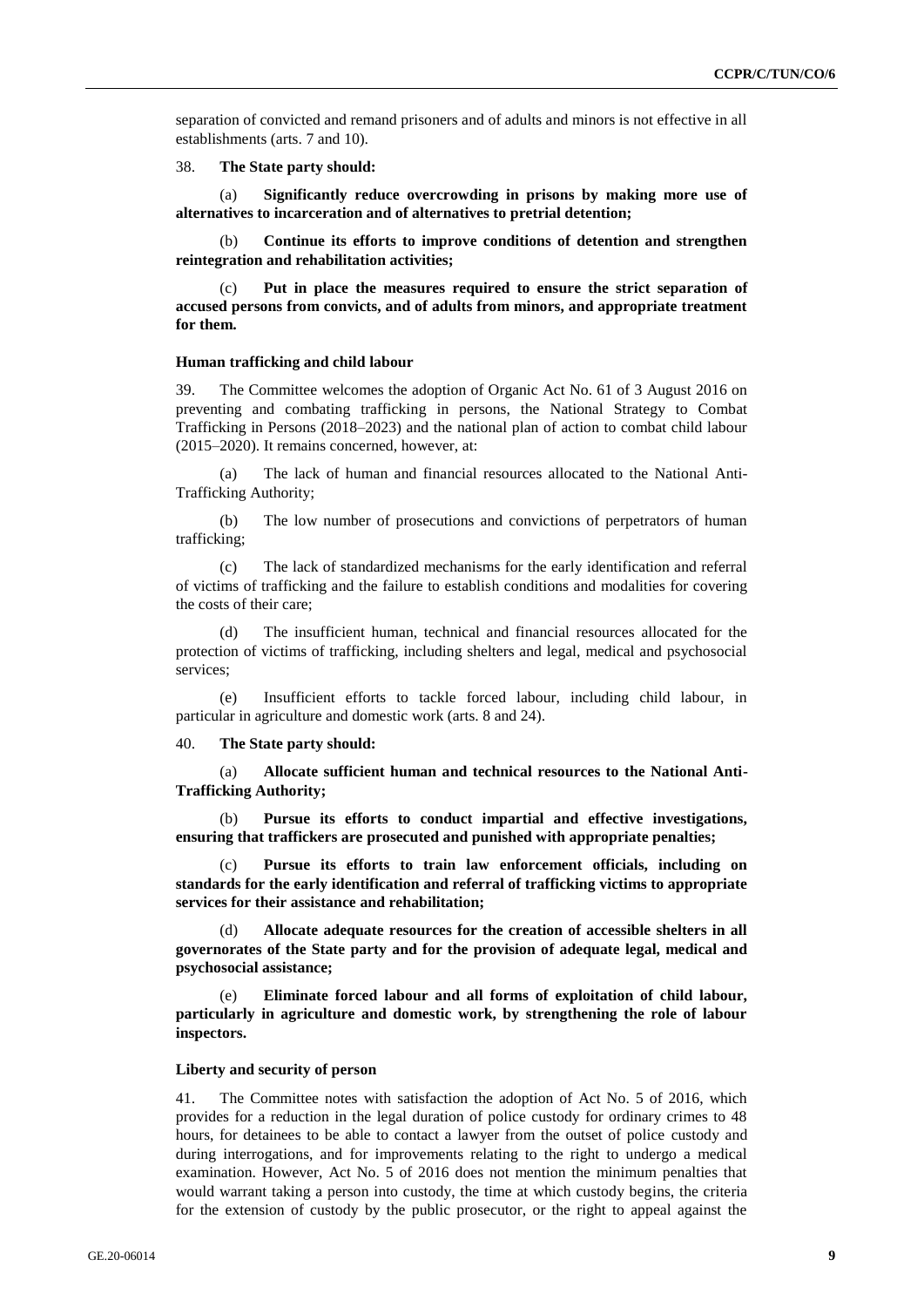legality of custody. Furthermore, the right of persons deprived of their liberty to be informed of their rights to communicate with a lawyer of their choice and to see a doctor as soon as they are taken into custody is reportedly still being violated in practice, while it seems that the time limits for police custody are exceeded, particularly in terrorism-related cases (arts. 9, 14, 19, 21 and 22).

42. **The State party should clarify the conditions under which police custody commences and ensure that any period in excess of 48 hours remains absolutely exceptional and is justified by the circumstances. All detained persons should have effective access to a lawyer from the outset of police custody and be brought before an independent judicial authority within 48 hours of their arrest in order to ensure that the reasons for police custody and its extension are reviewed and that the lawfulness of police custody is subject to appeal. The State party should regularly monitor compliance with fundamental legal safeguards by all public officials and ensure that those who fail to respect them are punished.**

#### **Independence of the judiciary and administration of justice**

43. The Committee notes with satisfaction the establishment in 2016 of the High Council of the Judiciary, which has a constitutional mandate to take decisions on matters relating to the career and discipline of members of the judiciary and the prosecution service, but is concerned at reports that the judiciary continues to be influenced by the executive branch, particularly in politically sensitive cases. The Committee also notes with concern that prosecutors may receive instructions from the Minister of Justice, which may undermine their independence (art. 14).

44. **The State party should take measures to strengthen the protection of judges and prosecutors against all forms of political pressure, intimidation and harassment in order to guarantee their full autonomy, independence and impartiality. It should also guarantee the impartiality of criminal investigations. Lastly, it should adopt the draft law on the revision of the status of judges and the code of ethics for judges.**

#### **Freedom of expression and protection of human rights defenders**

45. While noting the adoption of Decree-Law No. 115 of 2 November 2011 on freedom of the press, printing and publishing, and of Organic Act No. 22 of 24 March 2016 on the right of access to information, the Committee is concerned that a number of legislative provisions set excessive limits on the content of discourse, including in the Criminal Code, the Code of Military Justice and the Telecommunications Code, and is concerned at the vagueness of these provisions. The Committee is particularly concerned about a number of legal provisions that continue to criminalize activities related to the exercise of freedom of expression, such as publication of false information, damage to the reputation of public institutions, defamation or libel, which may hamper the activities of journalists or human rights defenders and restrict their freedom of expression. The Committee is further concerned at reports of intimidation, harassment and arbitrary detention of human rights defenders, which creates a climate that prevents criticism of violations of human rights, including those recognized in the Covenant (arts. 2, 6, 7, 14, 18, 19, 21 and 22).

#### 46. **The State party should:**

(a) **Expedite the process of revising the Criminal Code, the Code of Military Justice and the Telecommunications Code to bring them into line with articles 18 and 19 of the Covenant;**

(b) **Refrain from intimidating, harassing, arresting, detaining and prosecuting journalists and human rights defenders, on the basis of loosely defined offences, for exercising their right to freedom of expression;**

(c) **Ensure that all violations committed against human rights defenders are thoroughly and impartially investigated as quickly as possible, that those responsible are prosecuted and sentenced to penalties commensurate with the gravity of their acts and that the victims obtain redress.**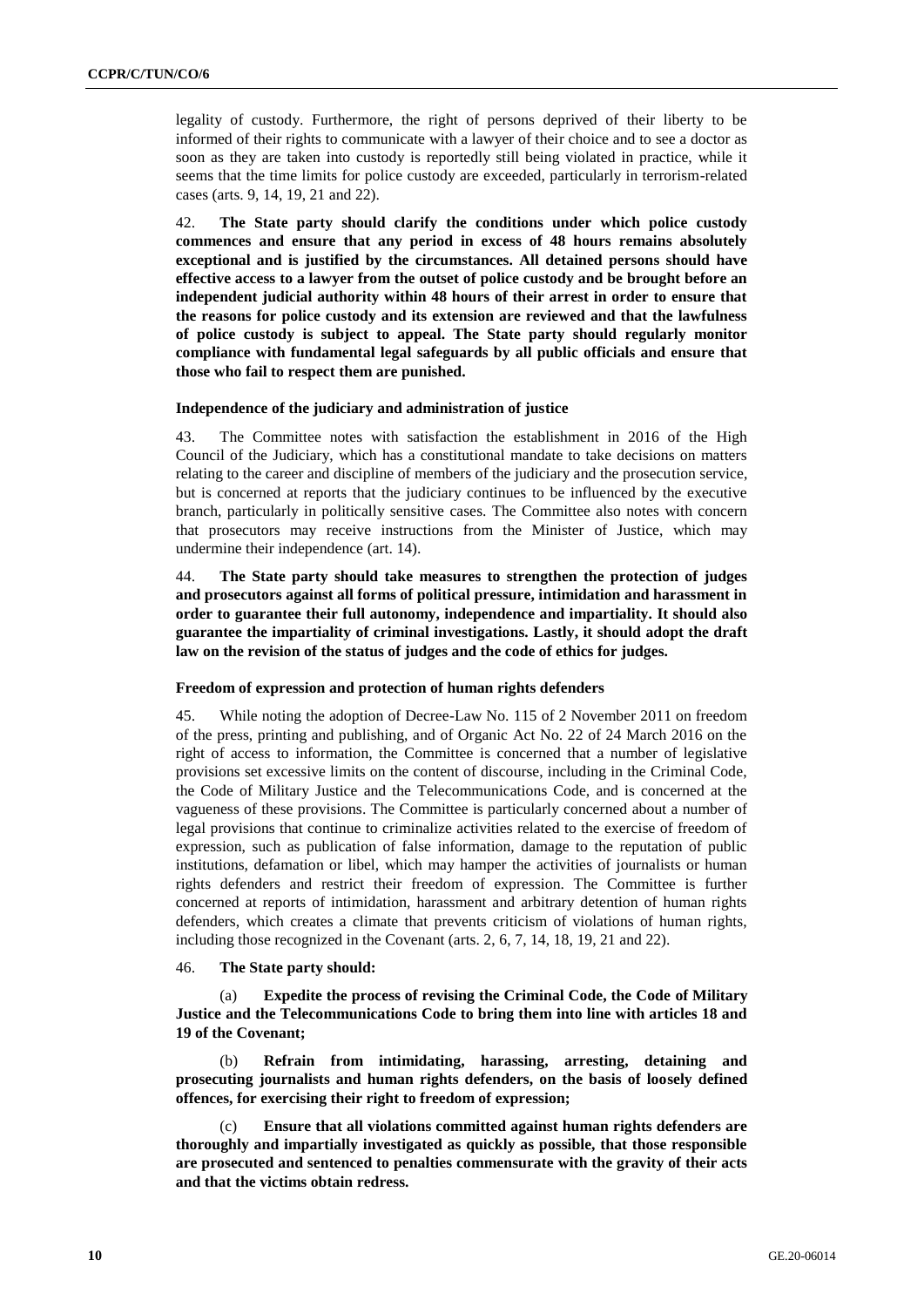#### **Freedom of peaceful assembly and excessive use of force by State agents**

47. The Committee notes that the legislative framework governing the maintenance of law and order does not fully conform to international standards. It is also concerned that excessive force is often used by law enforcement officers, especially during demonstrations, which has resulted in injuries and deaths. It is deeply concerned at reports that the officers responsible for demonstrators' injuries and deaths are rarely prosecuted for such acts and that this has created a climate of de facto impunity (arts. 6, 7, 9, 10, 14, 19 and 21).

#### 48. **The State party should:**

(a) **Ensure that legislative and regulatory provisions governing the use of force comply with the Basic Principles on the Use of Force and Firearms by Law Enforcement Officials, that law enforcement officials apply non-violent measures before any use of force when conducting demonstration control operations and that law enforcement officials respect the principles of legality, necessity, proportionality and accountability;**

(b) **Ensure that all allegations of excessive use of force and extrajudicial killings by State agents during demonstrations are investigated promptly, thoroughly and impartially, that those responsible are prosecuted and, if found guilty, are punished, and that the victims obtain redress.**

#### **Freedom of association**

49. The Committee notes with satisfaction that Decree-Law No. 88 of 24 September 2011 on the organization of associations provides for a declaratory system and welcomes the significant increase in the number of associations since 2011. However, the Committee is concerned at the harmful delays in the registration of some associations and at certain obstacles to the establishment of organizations dealing with politically sensitive issues. The Committee is also concerned that access to public funding involves complex procedures that most associations are not able to complete (arts. 9, 19, 21 and 22).

50. **The State party should ensure the effective implementation of Decree-Law No. 88 of 2011 and take effective measures to protect civil society organizations, in particular those defending human rights, and allow them to register and carry out their activities freely, in accordance with the current declaratory system. It should also simplify the procedures for access to public funding for associations.**

#### **Participation in public life**

51. While noting the adoption of Organic Act No. 7 of 14 February 2017 amending and supplementing Organic Act No. 16 of 26 May 2014 on elections and referendums, the Committee is concerned about the conditions in which the Independent High Electoral Commission operates and about the proper conduct of the forthcoming elections and the election timetable (arts. 2, 19, 21, 22 and 25).

52. **The State party should take the necessary measures to ensure the effective and independent functioning of the Independent High Electoral Commission and the proper conduct of the various elections.**

#### **D. Dissemination and follow-up**

53. **The State party should widely disseminate the Covenant, the first Optional Protocol, its sixth periodic report and the present concluding observations with a view to raising awareness of the rights enshrined in the Covenant among the judicial, legislative and administrative authorities, civil society and non-governmental organizations operating in the country, and the general public. The State party should ensure that the report and the present concluding observations are translated into its official language.**

54. **In accordance with rule 75 (1) of the Committee's rules of procedure, the State party is requested to provide, by 27 March 2022, information on the implementation**